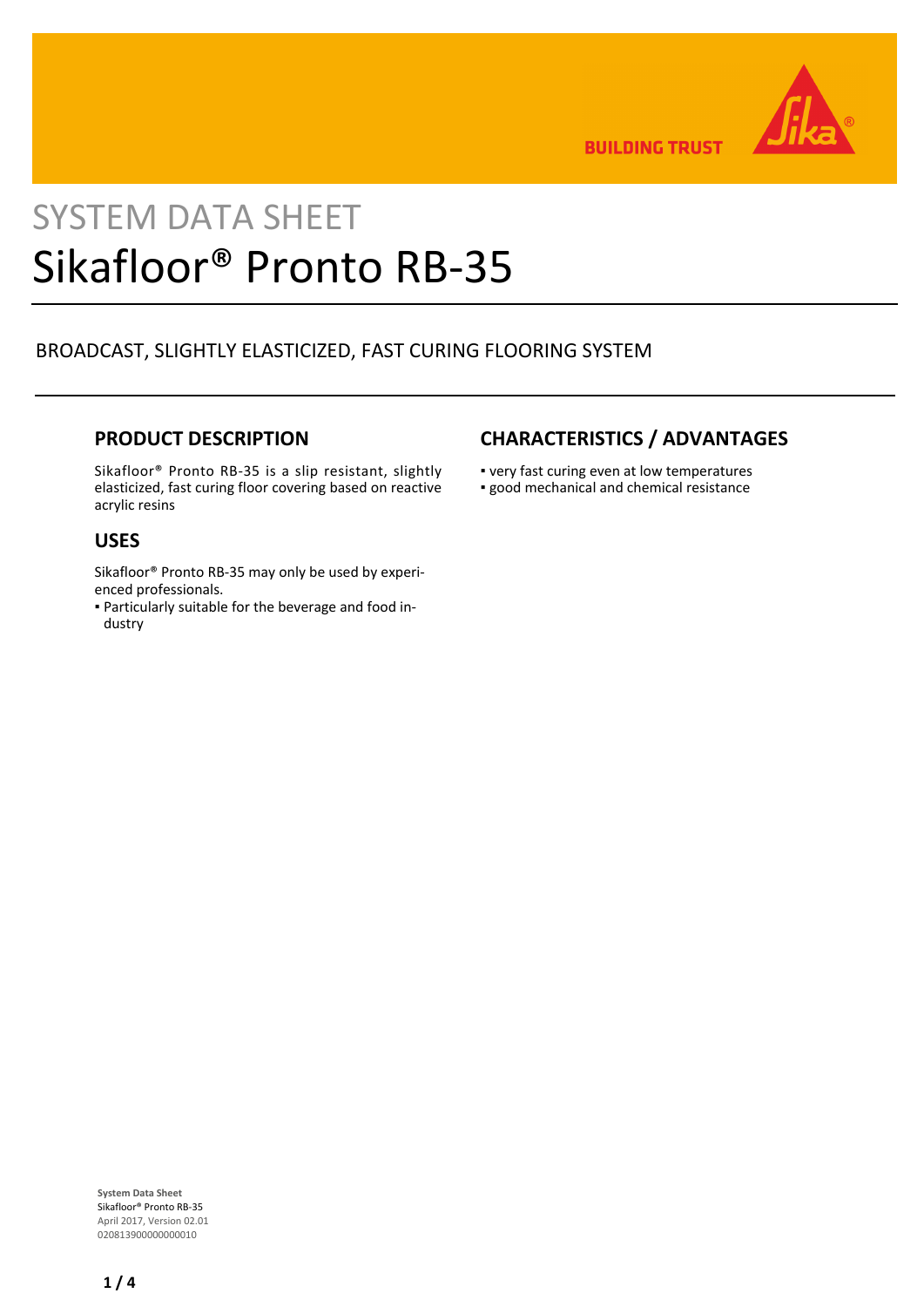#### **SYSTEM INFORMATION**

**System Structure**

| 3<br>2         |
|----------------|
| $\overline{1}$ |
|                |
|                |
|                |
|                |

|                          | 1. Primer                               | Sikafloor®-10/-11 Pronto                       |
|--------------------------|-----------------------------------------|------------------------------------------------|
|                          | 2. Wearing coat & broadcasting in       | Sikafloor®-14 Pronto (filled 1:2 with          |
|                          | excess                                  | Sikafloor®-Pronto Filler) & quartz             |
|                          |                                         | sand or coloured quartz sand<br>$0.6 - 1.2$ mm |
|                          | 3. Top coat                             | Sikafloor®-18 Pronto                           |
| <b>Chemical base</b>     | Reactive acrylic resins                 |                                                |
| Appearance               | Slip resistant, semi-gloss finish       |                                                |
| Colour                   | $\sim$ 7032 other colours upon request. |                                                |
| <b>Nominal Thickness</b> | $\sim$ 2–4mm                            |                                                |
|                          |                                         |                                                |

**Sikafloor® Pronto RB-35 system (~ 3–5 mm)**

## **TECHNICAL INFORMATION**

| <b>Chemical Resistance</b> | Refer to the chemical resistance of Sikafloor®-18 Pronto. |             |
|----------------------------|-----------------------------------------------------------|-------------|
| Skid / Slip Resistance     | R <sub>11</sub> V <sub>4</sub>                            | (DIN 51130) |

### **APPLICATION INFORMATION**

| Consumption                  |                                                                                                                                                                                 | Sikafloor <sup>®</sup> Pronto RB-35 system ( $\approx$ 3–5 mm)                                                                                                                              |                                                                                                                                                                                                            |                            |                      |                                                    |
|------------------------------|---------------------------------------------------------------------------------------------------------------------------------------------------------------------------------|---------------------------------------------------------------------------------------------------------------------------------------------------------------------------------------------|------------------------------------------------------------------------------------------------------------------------------------------------------------------------------------------------------------|----------------------------|----------------------|----------------------------------------------------|
|                              | <b>Coating System</b>                                                                                                                                                           | Product                                                                                                                                                                                     | Consumption<br>$1 - 2 \times 0.4 - 0.5$ kg/m <sup>2</sup><br>1.6 kg/ $m2$ /mm (0.6 kg<br>part A +1 kg Sikafloor®-<br>Pronto Filler)<br>$\approx$ 3.6 kg/m <sup>2</sup><br>$~^{\sim}$ 4–6 kg/m <sup>2</sup> |                            |                      |                                                    |
|                              | Primer<br>Optional - Levelling<br>Mortar (surface rough-<br>ness up to 3 mm not in- Pronto Filler (1,5-2,0)<br>cluded in the diagram)<br>Wearing coat<br>Broadcasting in excess | $1-2 \times$ Sikafloor®-10/11<br>Pronto                                                                                                                                                     |                                                                                                                                                                                                            |                            |                      |                                                    |
|                              |                                                                                                                                                                                 | Sikafloor®-11 Pronto (1<br>pbw) + Sikafloor®-<br>pbw)<br>Sikafloor®-14 Pronto<br>(filled 1:2 with Sika-<br>floor®-Pronto Filler)<br>Quartz sand or col-<br>oured quartz sand<br>(0.6–1.2mm) |                                                                                                                                                                                                            |                            |                      |                                                    |
|                              |                                                                                                                                                                                 |                                                                                                                                                                                             |                                                                                                                                                                                                            | Top Coat                   | Sikafloor®-18 Pronto | $1 - 2 \times 0.6 - 0.8$ kg/m <sup>2</sup>         |
|                              |                                                                                                                                                                                 |                                                                                                                                                                                             |                                                                                                                                                                                                            | <b>Product Temperature</b> |                      | Please refer to the individual product data sheets |
|                              | <b>Ambient Air Temperature</b>                                                                                                                                                  | 0 °C min. $/$ +30 °C max.                                                                                                                                                                   |                                                                                                                                                                                                            |                            |                      |                                                    |
| <b>Relative Air Humidity</b> | $\approx$ 80 % r.h. max.                                                                                                                                                        |                                                                                                                                                                                             |                                                                                                                                                                                                            |                            |                      |                                                    |

**System Data Sheet** Sikafloor® Pronto RB-35 April 2017, Version 02.01 0208139000000000010



**BUILDING TRUST**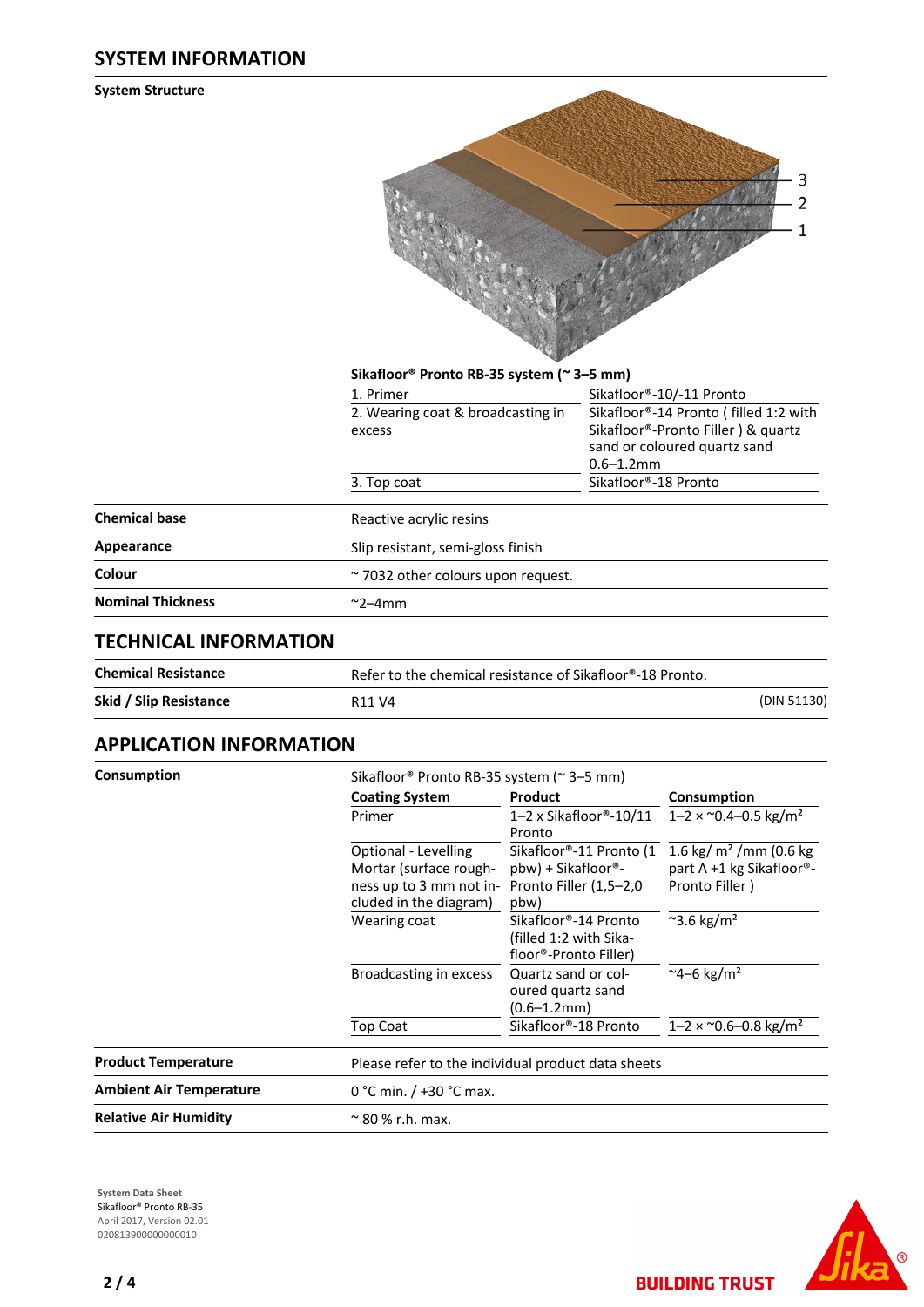| <b>Dew Point</b>                     | Beware of condensation!<br>The substrate and uncured floor must be at least 3 °C above dew point to<br>reduce the risk of condensation or blooming on the floor finish.                                                                                                                    |                                                                     |                                                                                                                                                                                                                       |  |
|--------------------------------------|--------------------------------------------------------------------------------------------------------------------------------------------------------------------------------------------------------------------------------------------------------------------------------------------|---------------------------------------------------------------------|-----------------------------------------------------------------------------------------------------------------------------------------------------------------------------------------------------------------------|--|
| <b>Substrate Temperature</b>         | When performing application work with Sikafloor® Pronto RB-35, the sub-<br>strate moisture content must not exceed 4 % pbw measured by Tramex.<br>Test method: Sika®-Tramex meter, CM - measurement or Oven-dry-meth-<br>od.<br>No rising moisture according to ASTM (Polyethylene-sheet). |                                                                     |                                                                                                                                                                                                                       |  |
| <b>Substrate Moisture Content</b>    | od.                                                                                                                                                                                                                                                                                        | No rising moisture according to ASTM (Polyethylene-sheet).          | When performing application work with Sikafloor® Pronto RB-35, the sub-<br>strate moisture content must not exceed 4 % pbw measured by Tramex.<br>Test method: Sika®-Tramex meter, CM - measurement or Oven-dry-meth- |  |
| <b>Waiting Time / Overcoating</b>    | Before applying Sikafloor®-14 Pronto on Sikafloor®-11 Pronto allow:                                                                                                                                                                                                                        |                                                                     |                                                                                                                                                                                                                       |  |
|                                      | Substrate temperature                                                                                                                                                                                                                                                                      |                                                                     | <b>Minimum</b>                                                                                                                                                                                                        |  |
|                                      | 0 °C                                                                                                                                                                                                                                                                                       |                                                                     | 50 min                                                                                                                                                                                                                |  |
|                                      | $+10$ °C                                                                                                                                                                                                                                                                                   |                                                                     | 45 min                                                                                                                                                                                                                |  |
|                                      | $+20 °C$                                                                                                                                                                                                                                                                                   |                                                                     | 40 min                                                                                                                                                                                                                |  |
|                                      | +30 °C                                                                                                                                                                                                                                                                                     |                                                                     | 35 min                                                                                                                                                                                                                |  |
|                                      | Before applying Sikafloor®-14 Pronto on Sikafloor®-10 Pronto allow:                                                                                                                                                                                                                        |                                                                     |                                                                                                                                                                                                                       |  |
|                                      | Substrate temperature                                                                                                                                                                                                                                                                      |                                                                     | <b>Minimum</b>                                                                                                                                                                                                        |  |
|                                      | 0 °C                                                                                                                                                                                                                                                                                       |                                                                     | 50 min                                                                                                                                                                                                                |  |
|                                      | $+10$ °C                                                                                                                                                                                                                                                                                   |                                                                     | 45 min                                                                                                                                                                                                                |  |
|                                      | $+20 °C$                                                                                                                                                                                                                                                                                   |                                                                     | 40 min                                                                                                                                                                                                                |  |
|                                      | +30 °C                                                                                                                                                                                                                                                                                     |                                                                     | 35 min                                                                                                                                                                                                                |  |
|                                      |                                                                                                                                                                                                                                                                                            | Before applying Sikafloor®-18 Pronto on Sikafloor®-14 Pronto allow: |                                                                                                                                                                                                                       |  |
|                                      | Substrate temperature                                                                                                                                                                                                                                                                      |                                                                     | Minimum                                                                                                                                                                                                               |  |
|                                      | $0^{\circ}C$                                                                                                                                                                                                                                                                               |                                                                     | 80 min                                                                                                                                                                                                                |  |
|                                      | $+10$ °C                                                                                                                                                                                                                                                                                   |                                                                     | 60 min                                                                                                                                                                                                                |  |
|                                      | $+20 °C$                                                                                                                                                                                                                                                                                   |                                                                     | 45 min                                                                                                                                                                                                                |  |
|                                      | $+30 °C$                                                                                                                                                                                                                                                                                   |                                                                     | 30 min                                                                                                                                                                                                                |  |
|                                      |                                                                                                                                                                                                                                                                                            |                                                                     |                                                                                                                                                                                                                       |  |
| <b>Applied Product Ready for Use</b> | <b>Temperature</b><br>0 °C                                                                                                                                                                                                                                                                 | <b>Foot traffic</b>                                                 | <b>Full traffic</b>                                                                                                                                                                                                   |  |
|                                      | $+10$ °C                                                                                                                                                                                                                                                                                   | ~50 min<br>$^{\thicksim}$ 50 min                                    | ~2 hours<br>~2 hours                                                                                                                                                                                                  |  |
|                                      | $+20 °C$                                                                                                                                                                                                                                                                                   | ~40 min                                                             | $~^{\sim}$ 1 hour                                                                                                                                                                                                     |  |
|                                      | $+20 °C$                                                                                                                                                                                                                                                                                   | $^{\sim}$ 30 min                                                    | $~^{\sim}$ 1 hour                                                                                                                                                                                                     |  |
|                                      |                                                                                                                                                                                                                                                                                            |                                                                     |                                                                                                                                                                                                                       |  |

#### **PRODUCT INFORMATION**

| Packaging                 | Please refer to the individual product data sheets |  |
|---------------------------|----------------------------------------------------|--|
| <b>Shelf Life</b>         | Please refer to the individual product data sheets |  |
| <b>Storage Conditions</b> | Please refer to the individual product data sheets |  |

#### **MAINTENANCE**

#### **CLEANING**

Please refer to the Method Statement Sikafloor®- Cleaning Regime

## **FURTHER DOCUMENTS**

- **E** Sika<sup>®</sup> Information Manual Mixing & Applications of Flooring systems
- **E** Sika<sup>®</sup> Information Manual Evaluation and Preparation of Surfaces for Flooring systems

## **LIMITATIONS**

- Do not use Sikafloor® Pronto RB-35 on substrates with rising moisture.
- Freshly applied Sikafloor® Pronto RB-35 must be pro-▪ tected from damp, condensation and water for at least 1 hour.
- Use spark proof mixing equipment for internal applic-▪ ations.
- Always ensure good ventilation when using Sika-▪ floor® Pronto RB-35 in a confined space.
- . In order to ensure optimum curing during internal applications the air must be exchanged at least sev-

**BUILDING TRUST** 



**System Data Sheet** Sikafloor® Pronto RB-35 April 2017, Version 02.01 020813900000000010